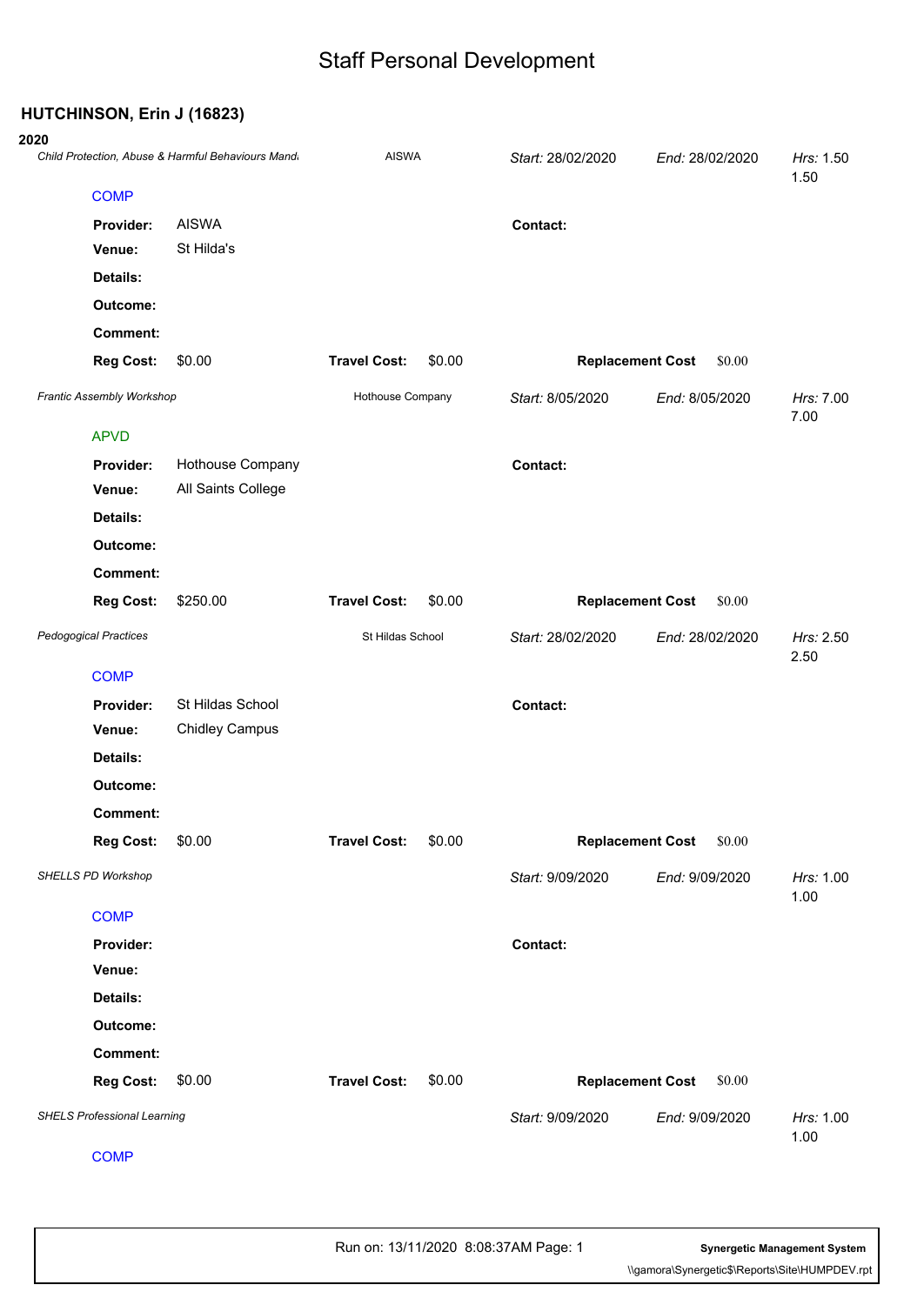|      | Provider:                             | Senior School Staff Room                           |                     |              | Contact:          |                                   |                   |
|------|---------------------------------------|----------------------------------------------------|---------------------|--------------|-------------------|-----------------------------------|-------------------|
|      | Venue:                                |                                                    |                     |              |                   |                                   |                   |
|      | Details:                              |                                                    |                     |              |                   |                                   |                   |
|      | Outcome:                              |                                                    |                     |              |                   |                                   |                   |
|      | <b>Comment:</b>                       |                                                    |                     |              |                   |                                   |                   |
|      | <b>Reg Cost:</b>                      | \$0.00                                             | <b>Travel Cost:</b> | \$0.00       |                   | <b>Replacement Cost</b><br>\$0.00 |                   |
|      |                                       |                                                    |                     |              |                   |                                   |                   |
|      | Total Hours for 2020: 13.00           |                                                    |                     |              |                   |                                   |                   |
| 2019 |                                       | Child Protection: Grooming & Child Abuse Preventio |                     | <b>AISWA</b> | Start: 22/07/2019 | End: 22/07/2019                   | Hrs: 1.00<br>1.00 |
|      | <b>COMP</b>                           |                                                    |                     |              |                   |                                   |                   |
|      | Provider:                             | <b>AISWA</b>                                       |                     |              | Contact:          |                                   |                   |
|      | Venue:                                | St Hilda's                                         |                     |              |                   |                                   |                   |
|      | <b>Details:</b>                       |                                                    |                     |              |                   |                                   |                   |
|      | Outcome:                              |                                                    |                     |              |                   |                                   |                   |
|      | <b>Comment:</b>                       |                                                    |                     |              |                   |                                   |                   |
|      | <b>Reg Cost:</b>                      | \$0.00                                             | <b>Travel Cost:</b> | \$0.00       |                   | <b>Replacement Cost</b><br>\$0.00 |                   |
|      | <b>CPR Training</b>                   |                                                    | Hero HQ             |              | Start: 10/12/2019 | End: 10/12/2019                   | Hrs: 2.00<br>2.00 |
|      | <b>COMP</b>                           |                                                    |                     |              |                   |                                   |                   |
|      | Provider:                             | Hero HQ                                            |                     |              | Contact:          |                                   |                   |
|      | Venue:                                | <b>Chidley Campus</b>                              |                     |              |                   |                                   |                   |
|      | Details:                              |                                                    |                     |              |                   |                                   |                   |
|      | Outcome:                              |                                                    |                     |              |                   |                                   |                   |
|      | <b>Comment:</b>                       |                                                    |                     |              |                   |                                   |                   |
|      | <b>Reg Cost:</b>                      | \$0.00                                             | <b>Travel Cost:</b> | \$0.00       |                   | \$0.00<br><b>Replacement Cost</b> |                   |
|      | SEQTA Intro to Curriculum & Marksbook |                                                    | <b>SEQTA</b>        |              | Start: 28/10/2019 | End: 28/10/2019                   | Hrs: 6.00<br>6.00 |
|      | Provider:                             | <b>SEQTA</b>                                       |                     |              | Contact:          | Kim Christiansen                  |                   |
|      | Venue:                                | St Hilda's                                         |                     |              |                   |                                   |                   |
|      | Details:                              |                                                    |                     |              |                   |                                   |                   |
|      | Outcome:                              |                                                    |                     |              |                   |                                   |                   |
|      | <b>Comment:</b>                       |                                                    |                     |              |                   |                                   |                   |
|      | <b>Reg Cost:</b>                      | \$0.00                                             | <b>Travel Cost:</b> | \$0.00       |                   | <b>Replacement Cost</b><br>\$0.00 |                   |
|      | Staff Meeting - Keynote Speaker       |                                                    | Andrew Fuller       |              | Start: 31/01/2019 | End: 31/01/2019                   | Hrs: 5.00<br>5.00 |
|      |                                       |                                                    |                     |              |                   |                                   |                   |

COMP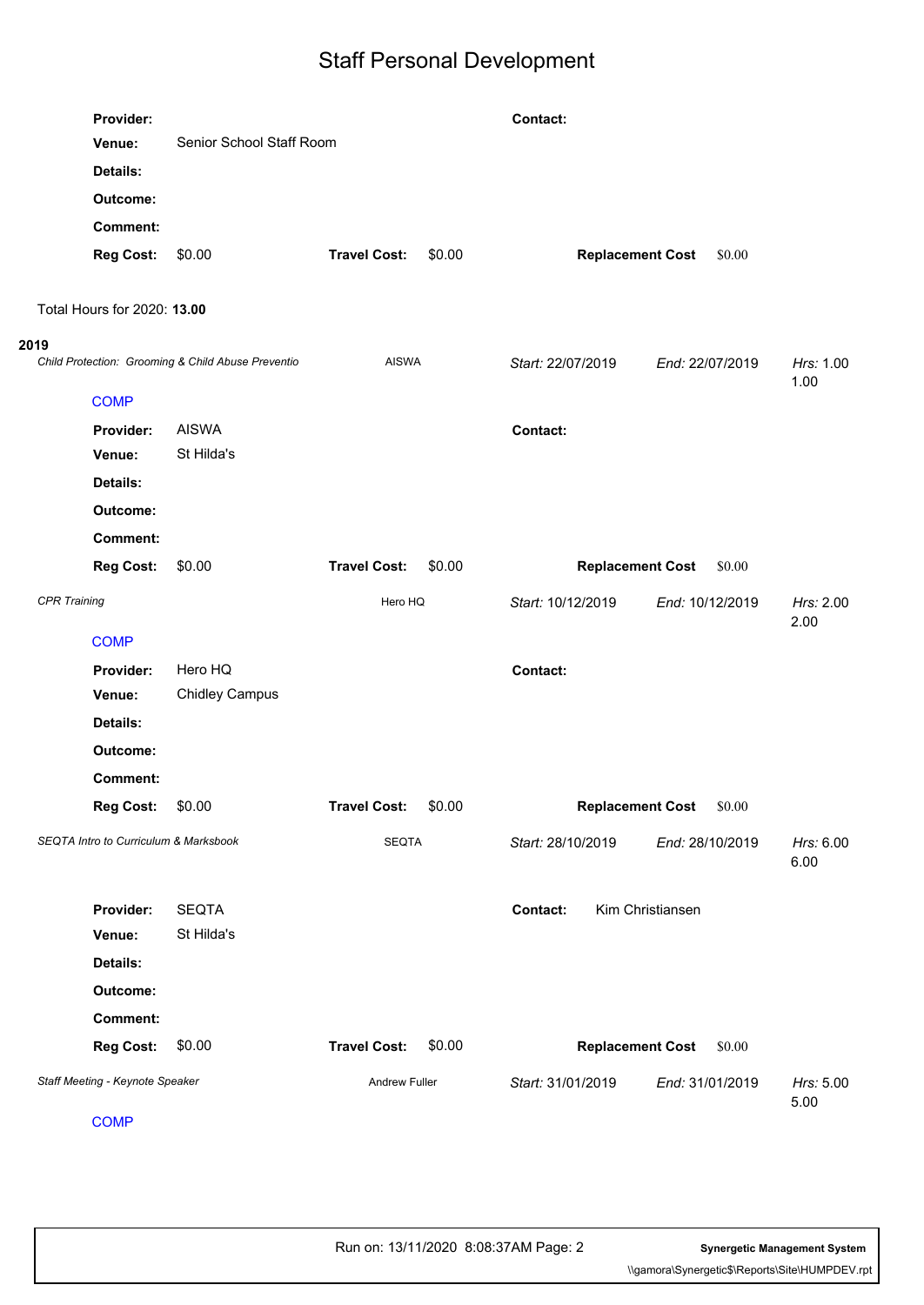| Provider:<br>Venue:         | Andrew Fuller<br>St Hilda's                     |                     | Contact:          |                                   |                   |
|-----------------------------|-------------------------------------------------|---------------------|-------------------|-----------------------------------|-------------------|
| Details:<br>Outcome:        |                                                 |                     |                   |                                   |                   |
| <b>Comment:</b>             |                                                 |                     |                   |                                   |                   |
| <b>Reg Cost:</b>            | \$0.00                                          | <b>Travel Cost:</b> | \$0.00            | <b>Replacement Cost</b><br>\$0.00 |                   |
|                             | Staff Meeting - whole - Welcome 2019            |                     | Start: 30/01/2019 | End: 30/01/2019                   | Hrs: 3.00<br>3.00 |
| <b>COMP</b>                 |                                                 |                     |                   |                                   |                   |
| Provider:                   |                                                 |                     | Contact:          |                                   |                   |
| Venue:                      | St Hilda's                                      |                     |                   |                                   |                   |
| Details:                    |                                                 |                     |                   |                                   |                   |
| Outcome:                    |                                                 |                     |                   |                                   |                   |
| <b>Comment:</b>             |                                                 |                     |                   |                                   |                   |
| <b>Reg Cost:</b>            | \$0.00                                          | <b>Travel Cost:</b> | \$0.00            | <b>Replacement Cost</b><br>\$0.00 |                   |
|                             | Staff Meeting Start Term 2                      |                     | Start: 29/04/2019 | End: 29/04/2019                   | Hrs: 1.50<br>1.50 |
| <b>COMP</b>                 |                                                 |                     |                   |                                   |                   |
| Provider:                   | St Hildas                                       |                     | Contact:          |                                   |                   |
| Venue:                      | St Hildas                                       |                     |                   |                                   |                   |
| Details:                    |                                                 |                     |                   |                                   |                   |
| Outcome:                    |                                                 |                     |                   |                                   |                   |
| <b>Comment:</b>             |                                                 |                     |                   |                                   |                   |
| <b>Reg Cost:</b>            | \$0.00                                          | <b>Travel Cost:</b> | \$0.00            | <b>Replacement Cost</b><br>\$0.00 |                   |
| Total Hours for 2019: 18.50 |                                                 |                     |                   |                                   |                   |
| 2018                        |                                                 |                     |                   |                                   |                   |
|                             | AISWA Mandatory Reporting of Child Sexual Abuse |                     | Start: 2/03/2018  | End:                              | Hrs: 0.00<br>0.00 |
| <b>APLD</b>                 |                                                 |                     |                   |                                   |                   |
| Provider:                   |                                                 |                     | Contact:          |                                   |                   |
| Venue:                      |                                                 |                     |                   |                                   |                   |
| Details:                    |                                                 |                     |                   |                                   |                   |
| Outcome:                    |                                                 |                     |                   |                                   |                   |
| <b>Comment:</b>             |                                                 |                     |                   |                                   |                   |
| <b>Reg Cost:</b>            | \$0.00                                          | <b>Travel Cost:</b> | \$0.00            | <b>Replacement Cost</b><br>\$0.00 |                   |
| CPR & Epipen Training       |                                                 | Hero HQ             | Start: 3/12/2018  | End: 3/12/2018                    | Hrs: 2.00<br>2.00 |
| <b>COMP</b>                 |                                                 |                     |                   |                                   |                   |